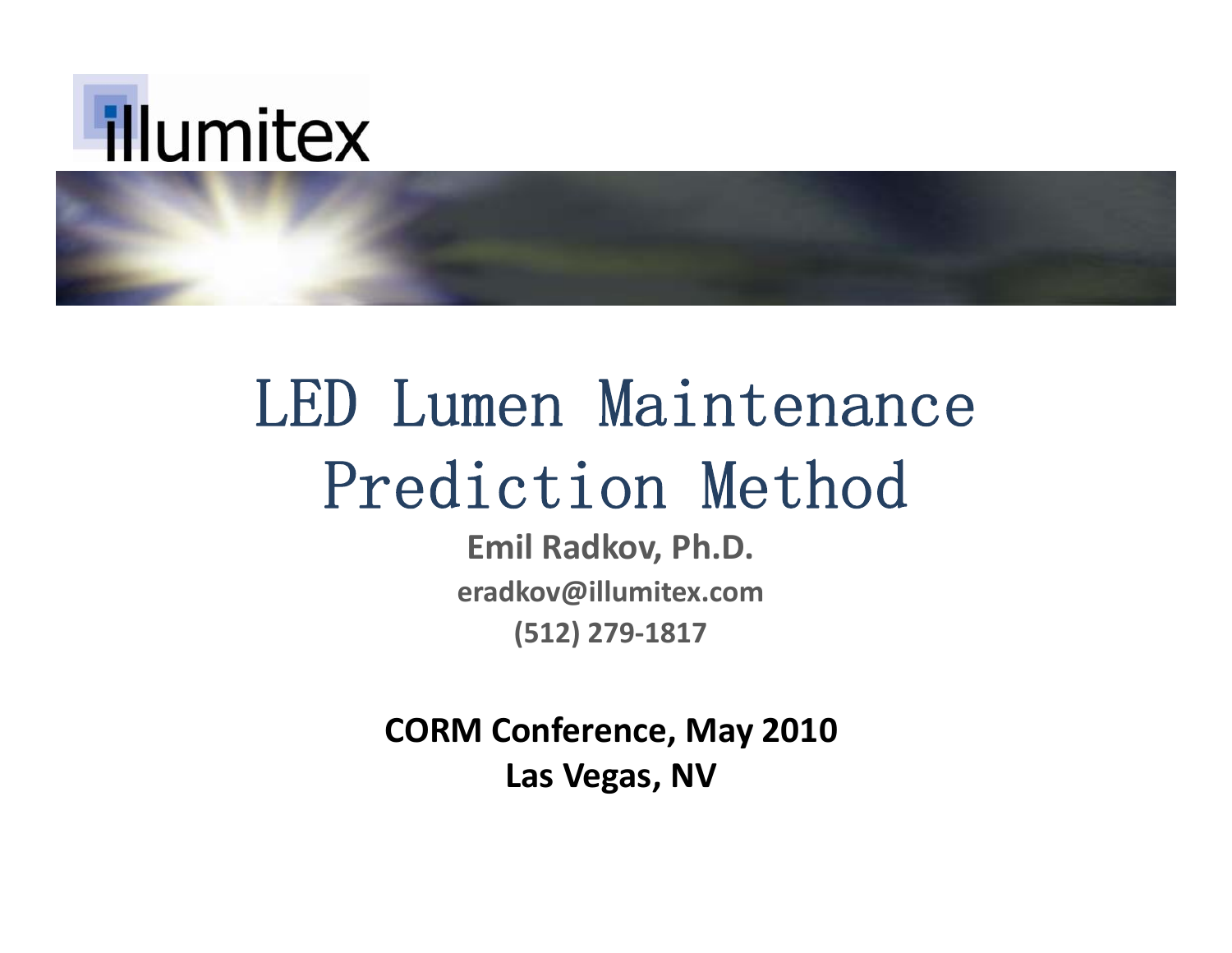#### *Illumitex: Changing the World through LED Innovation*



**Founded in 2005 in Austin, Texas, we have assembled a world-class team working to bring key technologies to market and enable society's transformation to energysaving solid state lighting for all illumination from laptop screens to illumination, screens HDTVs to household lighting.**

**Illumitex is a clean-tech company developing high-brightness LEDs to revolutionize the world of lighting lighting. Beyond our first product which provides more usable lumens with better light quality and no second ll ary optics, Illumitex is continuing to generate bright ideas that illuminate the globe.**



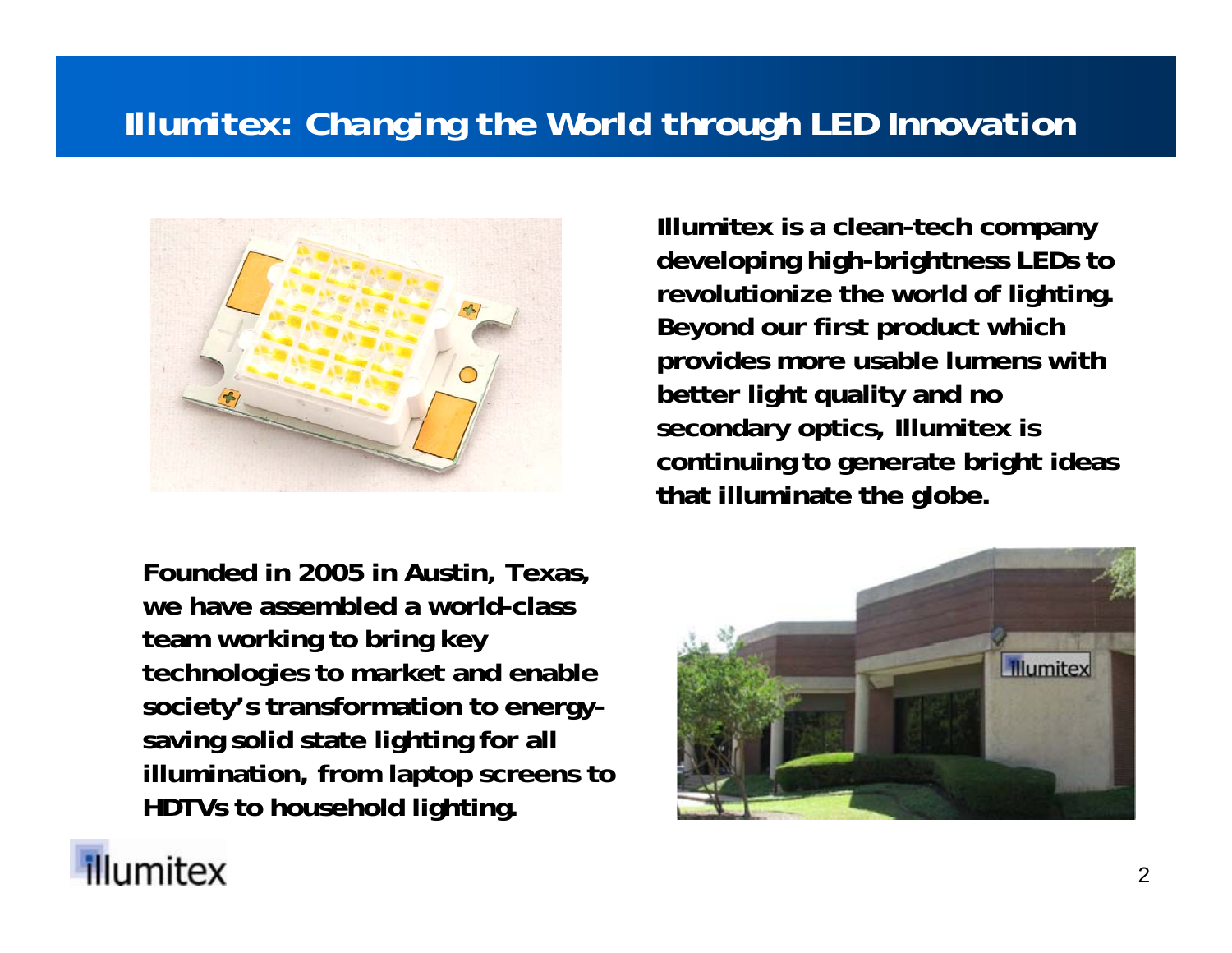#### **Outline:**

**- Issues related to using LM-80 data for lumen maintenance prediction**

- **- Issues related to accelerated testing**
- **- Proposal for a new general approach**
- **-Examples and related learnings**
- **- Additional comments & solutions for problem areas**
- **- Future work**

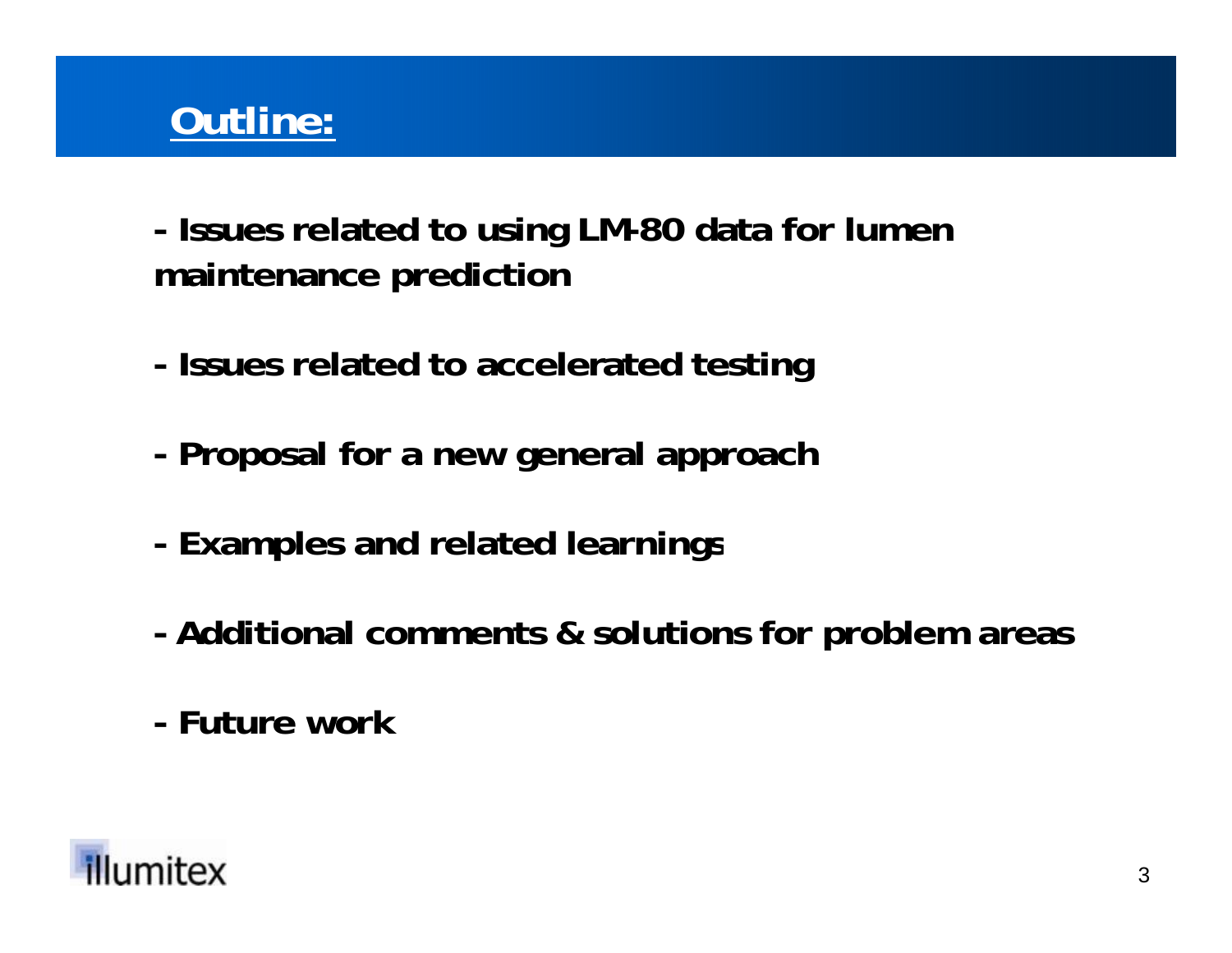#### *Basic LED Lumen Maintenance Types*



All of these (plus combinations) are found in real LEDs -**Cannot use just one model, e.g. simple exponential decayillumitex**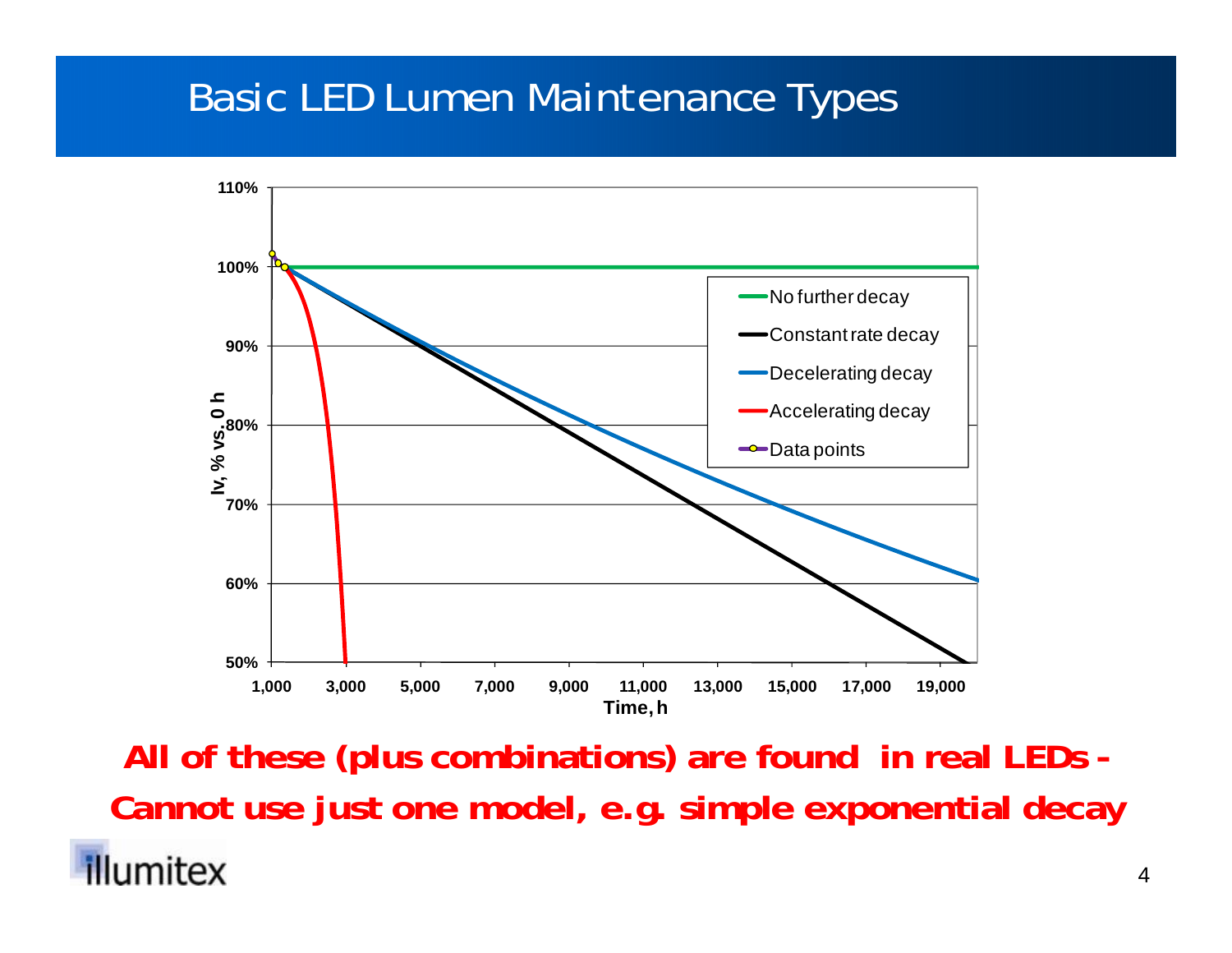#### *Specific Restrictions/Issues Arising from LM-80:*

**1. Small number of data points (minimum of 7 required)** -Need some redundancy (a.k.a. degrees of freedom) for proper modeling

->Cannot extract more than a few model parameters from the lumen maintenance curve over 0 to 6000 hrs (danger of over-fitting the data) ->>Need to use fairly simple models

**2. Relatively large time intervals between points (1000 hrs)** -Cannot force more frequent measurements ->Random data noise may have significant impact on projections

**3. No requirement to continue testing beyond 6000 hrs.** -Cannot force verification of LM projections after 6000 hrs -For state of the art LEDs, the lumen depreciation observed over the first 6000 hrs can be comparable in magnitude to the measurement system drift

**Developing a universal prediction method is a tall order (and best efforts should be made to that end)illumitex** 5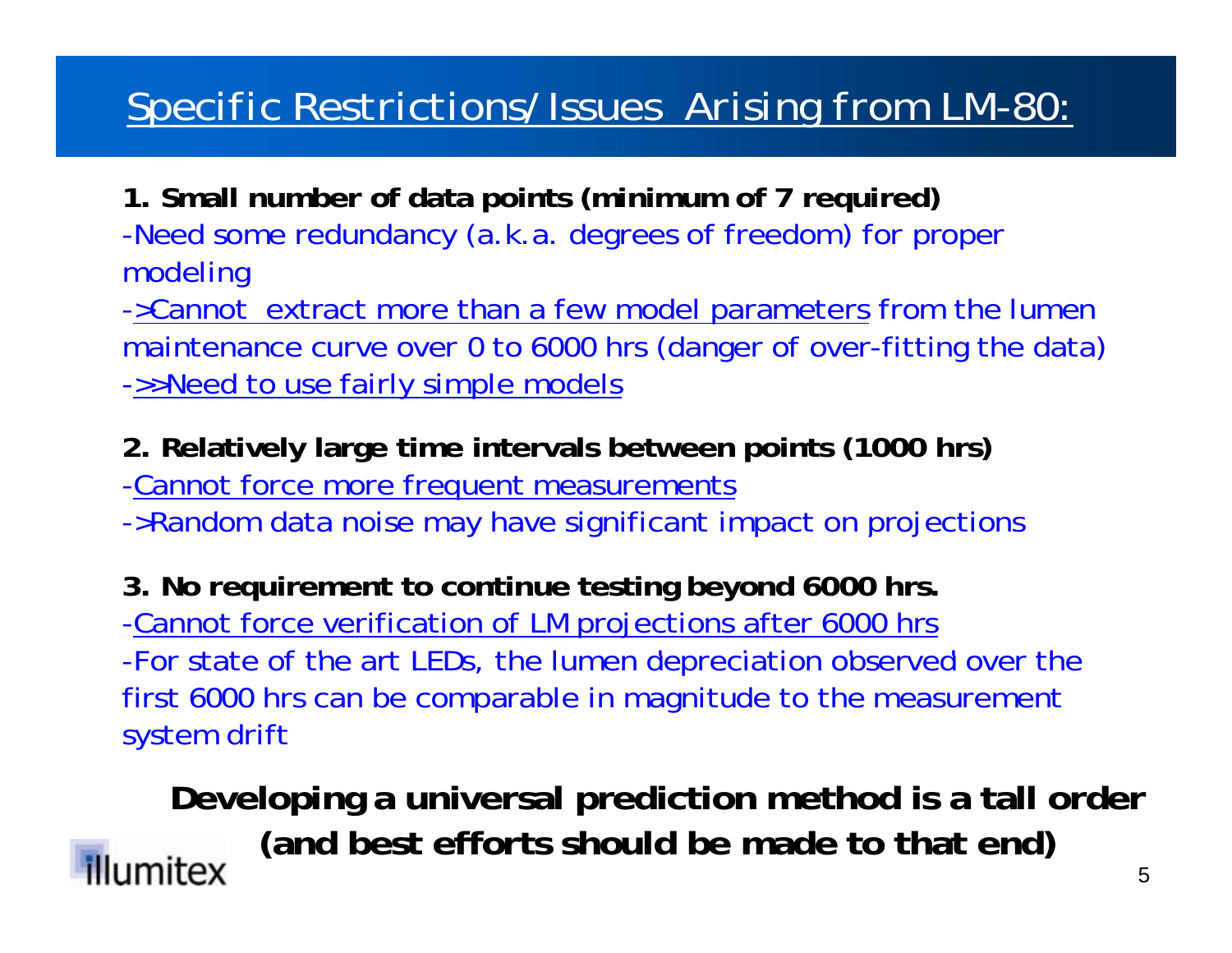### *Issues with Using Accelerated Life Testing to Get L70:*

**1. Cannot force the use of Ts or Ta values higher than 85 °C, or the use of any currents discommended by the manufacturer at a given Ts for testing according to LM-80, in order to reach L70 experimentally**

**2. High enough acceleration can introduce entirely new failure modes, not occurring within manufacturer-recommended operating parameters** Example: "Oven-roasting" the LEDs at >180 <sup>o</sup>C will darken *any* silicone encapsulant, even if perfectly stable under normal operating conditions

**3 Some state of the art LEDs may not lose 30% of their initial lumens by 3. 6000 hrs, at any acceptable Ts/Ta setting**

**4. p ,g g The catastrophic failure rate is also accelerated, making reaching 6000 hrs life by all/any samples problematic at Ts, Ta well above 85 oC**

**ALT offers a "glimpse into the future" but cannot guarantee attaining the L70 threshold within 6000 hrs**

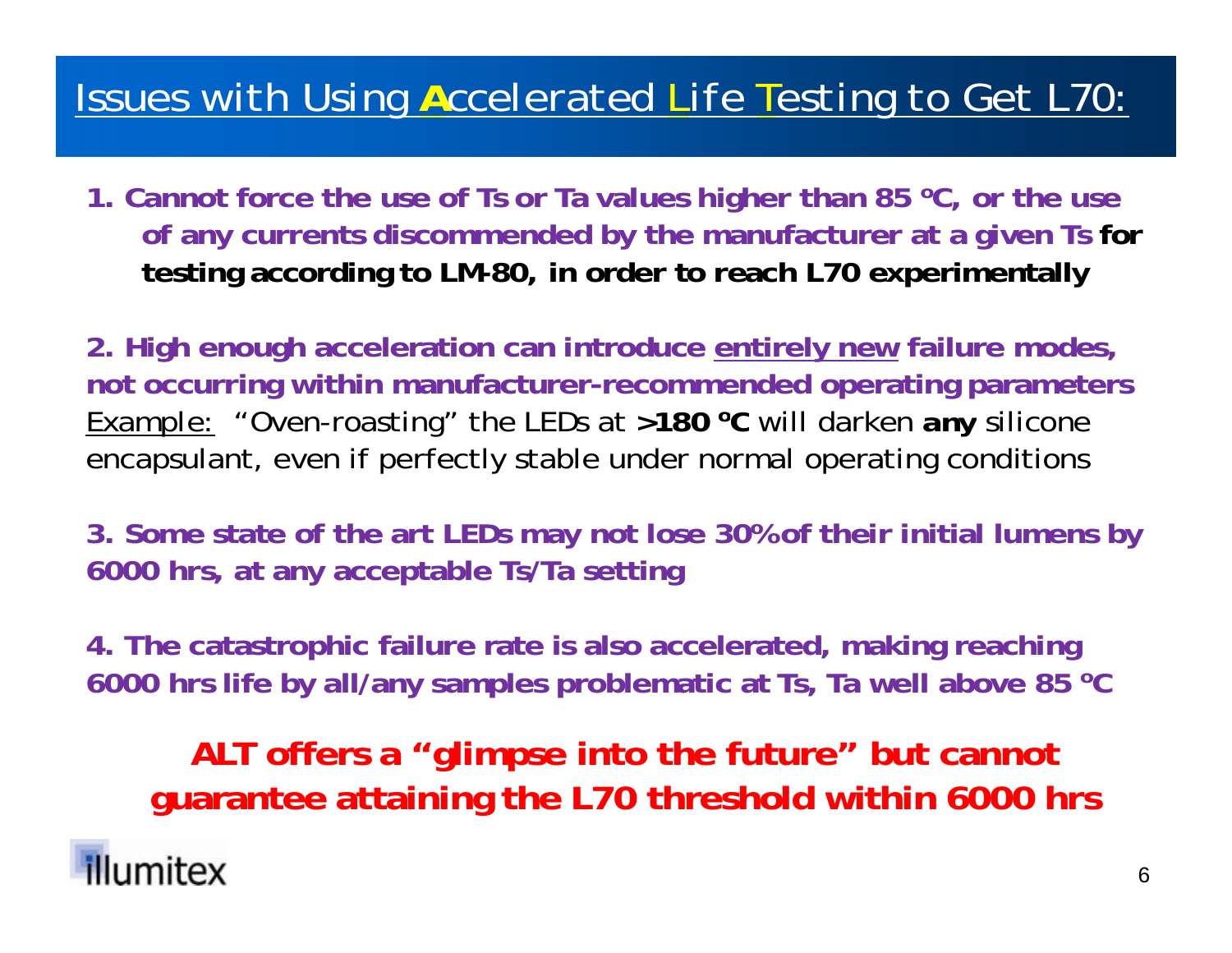#### *A General Quantitative Prediction Approach:*

**1. Write a set of LM rate equation formulas** by combining any potentially relevant terms (from first principles etc.).

- **2. Differentiate the available LM data numerically.**
- **3. Fit LM rate to the different rate equations.**
- **4. Solve the fitted LM rate equations** to obtain the LM projection by each of them.
- **5. Verify the projected LM curves by additional experimental measurements** to choose the best model.

**Based on broader scientific approach to modeling growth & decay problems** 

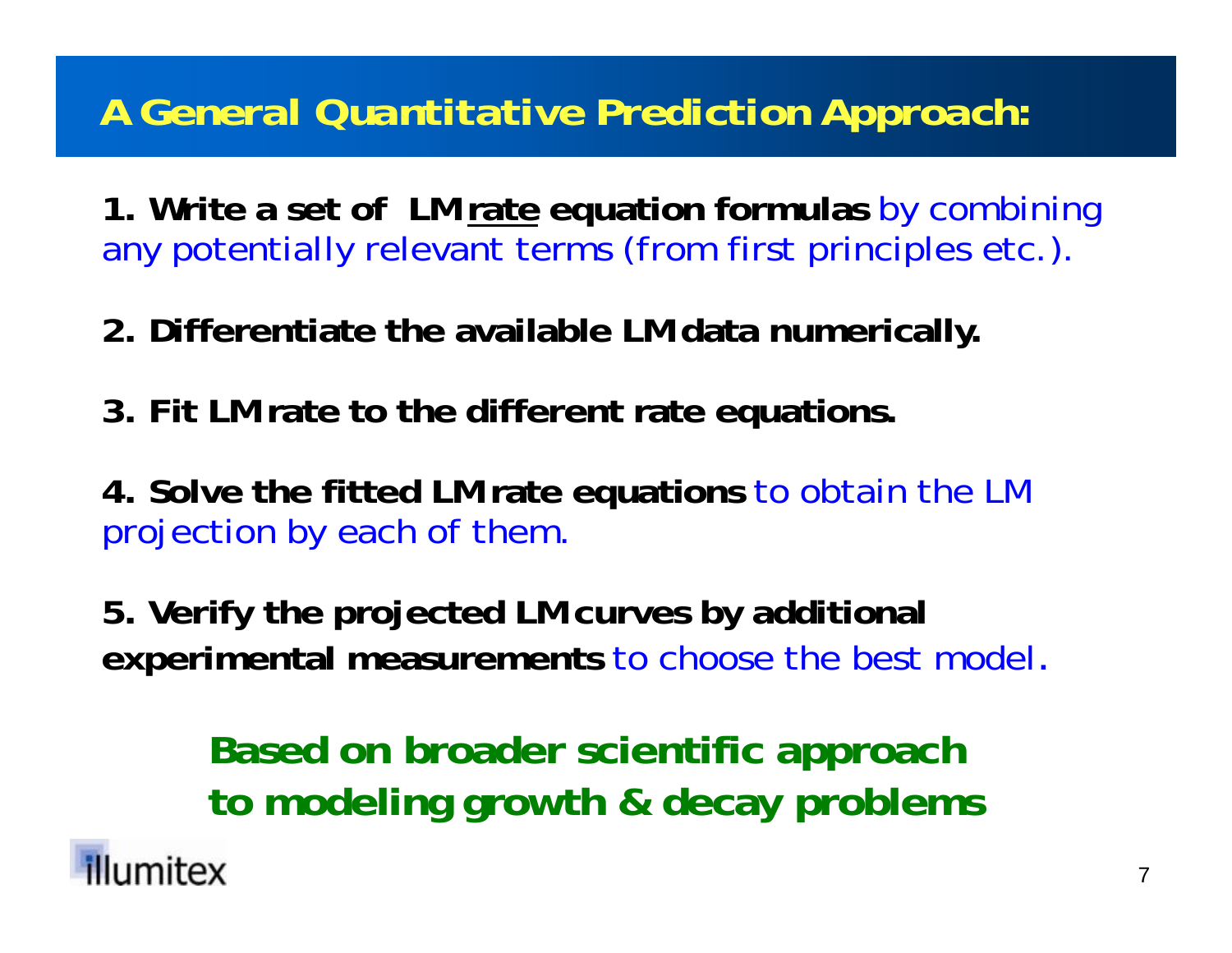#### *Mathematical Implementation of the Approach:*

A general equation for the LED lumen decay rate can be written as: **dI v/dt = f(I v,t).**

For a number of examples, **f** may be of the form  $\mathbf{k}_1 + \mathbf{k}_2 \, \mathsf{I_v} + \mathbf{k}_3 / \mathsf{t},$ 

where  $\mathsf{k}_\mathsf{1}$  -  $\mathsf{k}_\mathsf{3}$  are rate parameters, subject to experimental determination.

The **f** form shown above incorporates the following 8 rate equation models ("0" is for "not used" and "1" is for "used" in the corresponding equation):

|                |                |                 | $\boxed{\mathsf{Eqn.}}$ # $\ket{\mathsf{k}_3\mathsf{k}_2\mathsf{k}_1\mathsf{ Decay}}$ Rate Model | <b>Closed Form Solution</b>                                                                       |
|----------------|----------------|-----------------|--------------------------------------------------------------------------------------------------|---------------------------------------------------------------------------------------------------|
| $\overline{0}$ | $\overline{0}$ | $\overline{0}$  | $0 \,$ dl $\sqrt{dt} = 0$                                                                        | $I_v = I_v^0$                                                                                     |
| 1              | $\overline{0}$ | $\overline{0}$  | 1 $ dl_y/dt  = k_1$                                                                              | $I_v = I_v^0 + k_1(t-t^0)$                                                                        |
| 2              | $\overline{0}$ |                 | 0 $\frac{dI_v}{dt} = k_2I_v$                                                                     | $I_v = I_v^0$ exp[(k <sub>2</sub> (t-t <sup>0</sup> )]                                            |
| 3              | $\overline{0}$ |                 | 1 dl <sub>v</sub> /dt = $k_1 + k_2 l_v$                                                          | $I_v = (I_v^0 + k_1/k_2)$ exp[k <sub>2</sub> (t-t <sup>0</sup> )] -k <sub>1</sub> /k <sub>2</sub> |
| $\overline{4}$ | $\mathbf 1$    | $\overline{0}$  | 0 $\frac{dI_y}{dt} = k_3/t$                                                                      | $\overline{I_v} = I_v^0 + k_3 \ln(t/t^0)$                                                         |
| 5              | $\mathbf 1$    | 10 <sup>1</sup> | 1 dl <sub>v</sub> /dt = $k_1 + k_3/t$                                                            | $I_v = I_v^0 + k_1(t-t^0) + k_3 \ln(t/t^0)$                                                       |
| 6              | 1 <sup>1</sup> |                 | 0 $ dl_v/dt = k_2l_v + k_3/t$                                                                    | None Available                                                                                    |
| $\overline{7}$ | 1 <sup>1</sup> |                 | 1 dl <sub>v</sub> /dt = $k_1 + k_2l_v + k_3/t$                                                   | None Available                                                                                    |

#### **A complete Excel workbook is available separately**

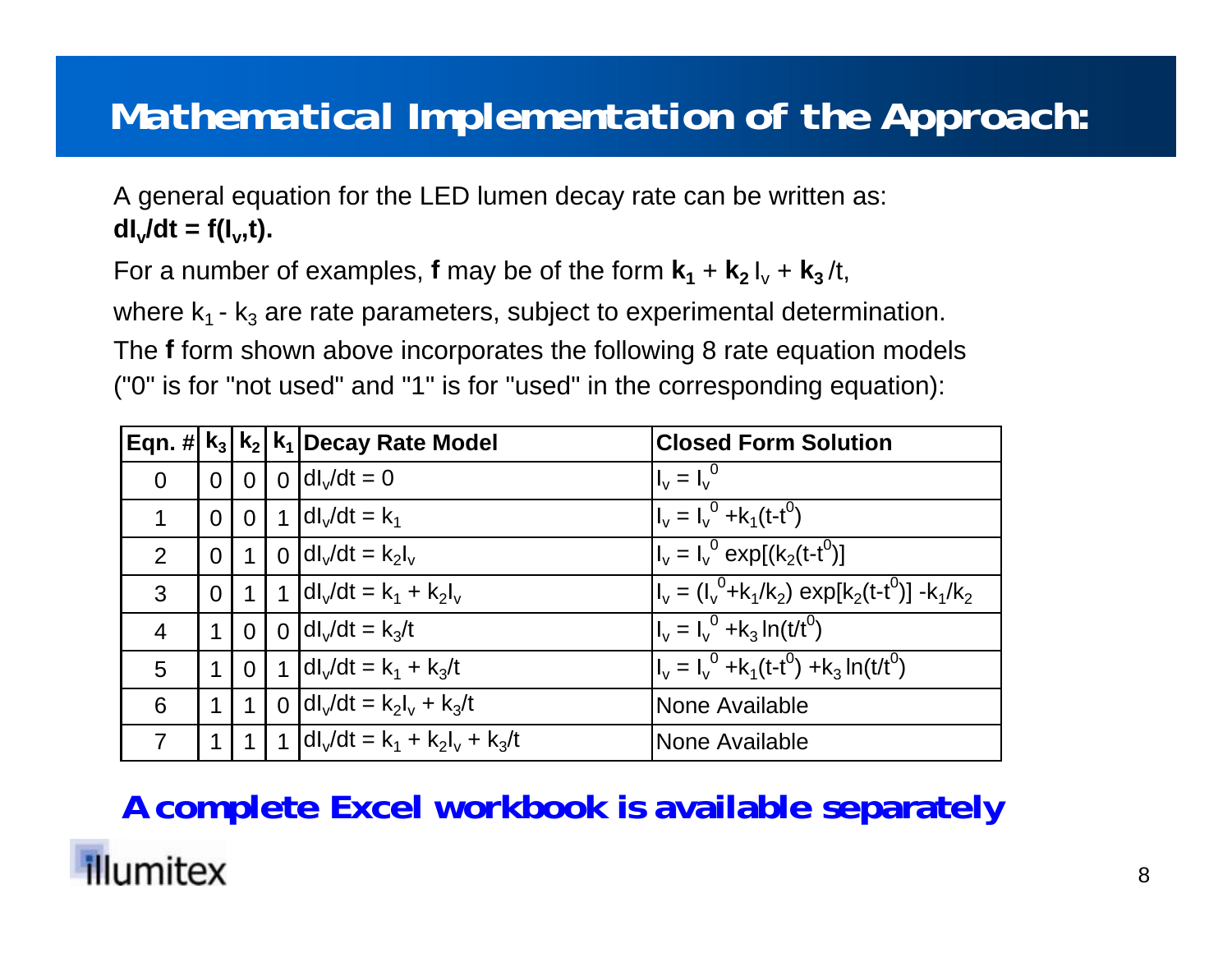#### *Issues Related to Using R 2 Values to Judge Models:*

-**Tendency to approach 0 for "flat" data sets that show l**ittle decay over the testing duration

-**Impossible to even define for Model 0 ("flat line")**

-**Values may differ greatly when calculated on fits of the lumen decay curve itself vs. fits on its first derivative (i.e. the decay rate) for the same data set.** For example, a perfectly straight decay line would have R 2=1 for the raw undifferentiated data but R $^{2}$ =0 for the decay rate fit.

**The sum of squared residuals (SSR) obtained on predicted points is proposed to verify models**

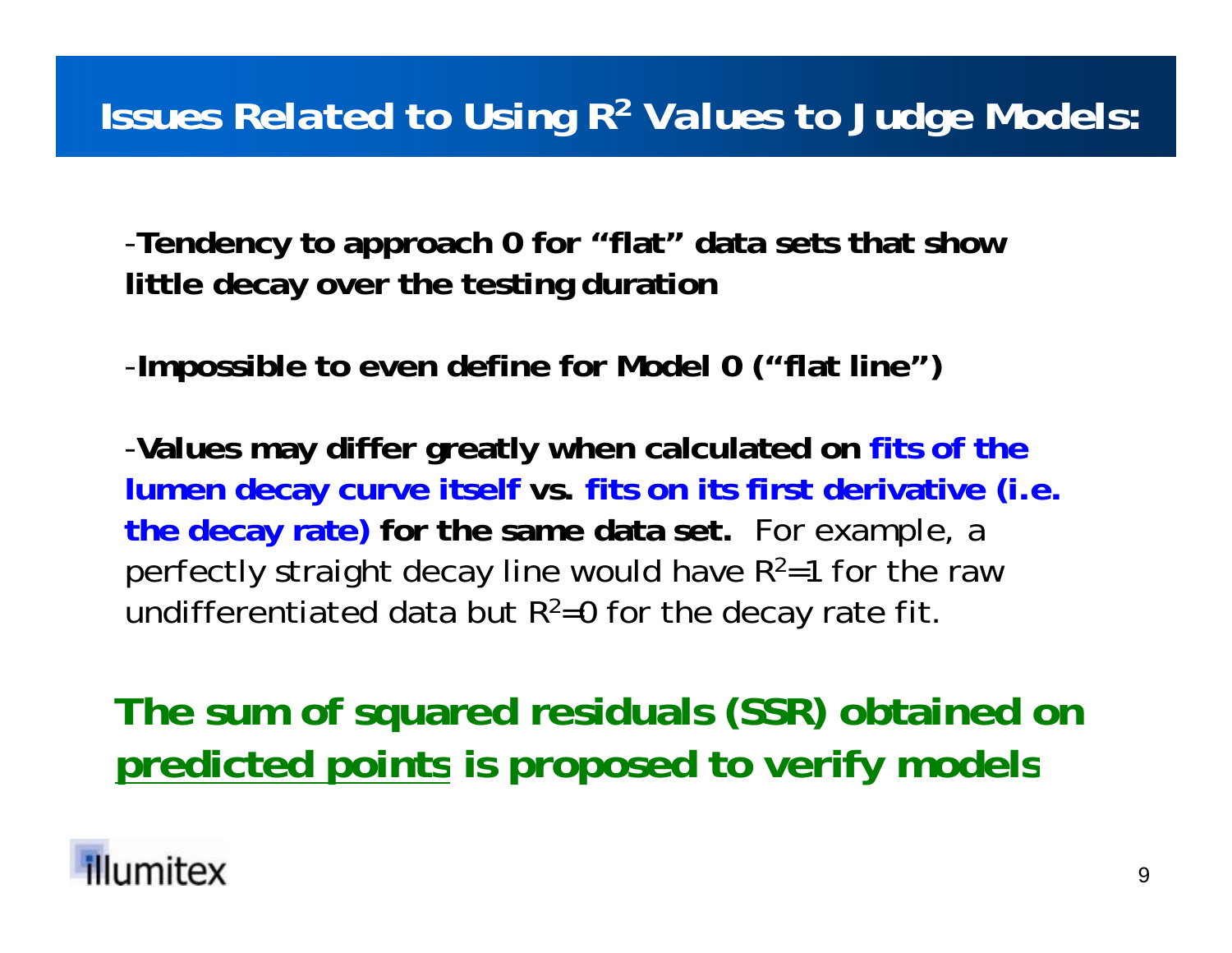## *Examples: Model 0 ("Flat Line")*



**the models (1 and 2 in particular)**illumitex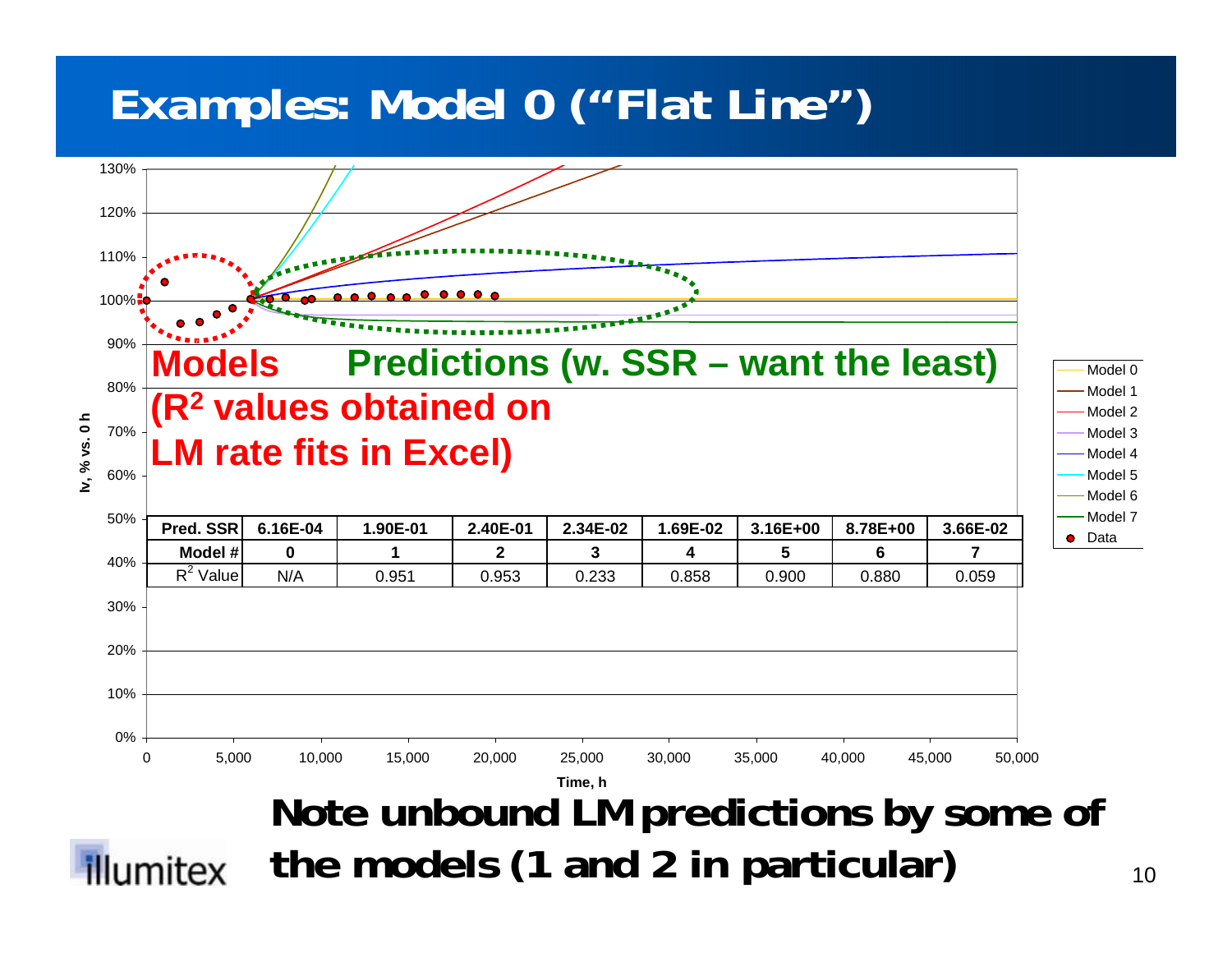# *Examples: Model 1 (Straight Line)*



**Note higher R 2, much higher SSR for Model 4**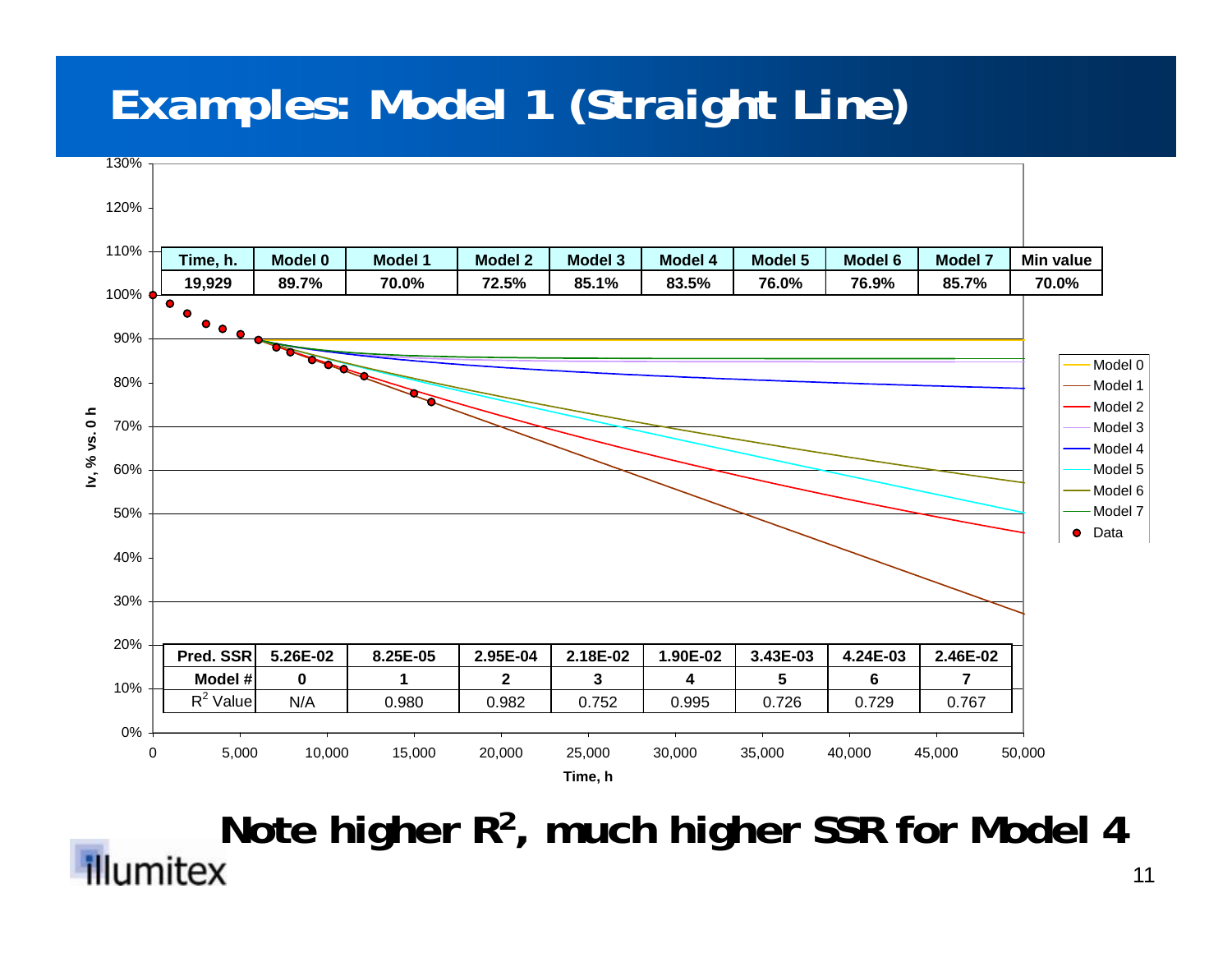# *Examples: Model 2 (Simple Exponential)*

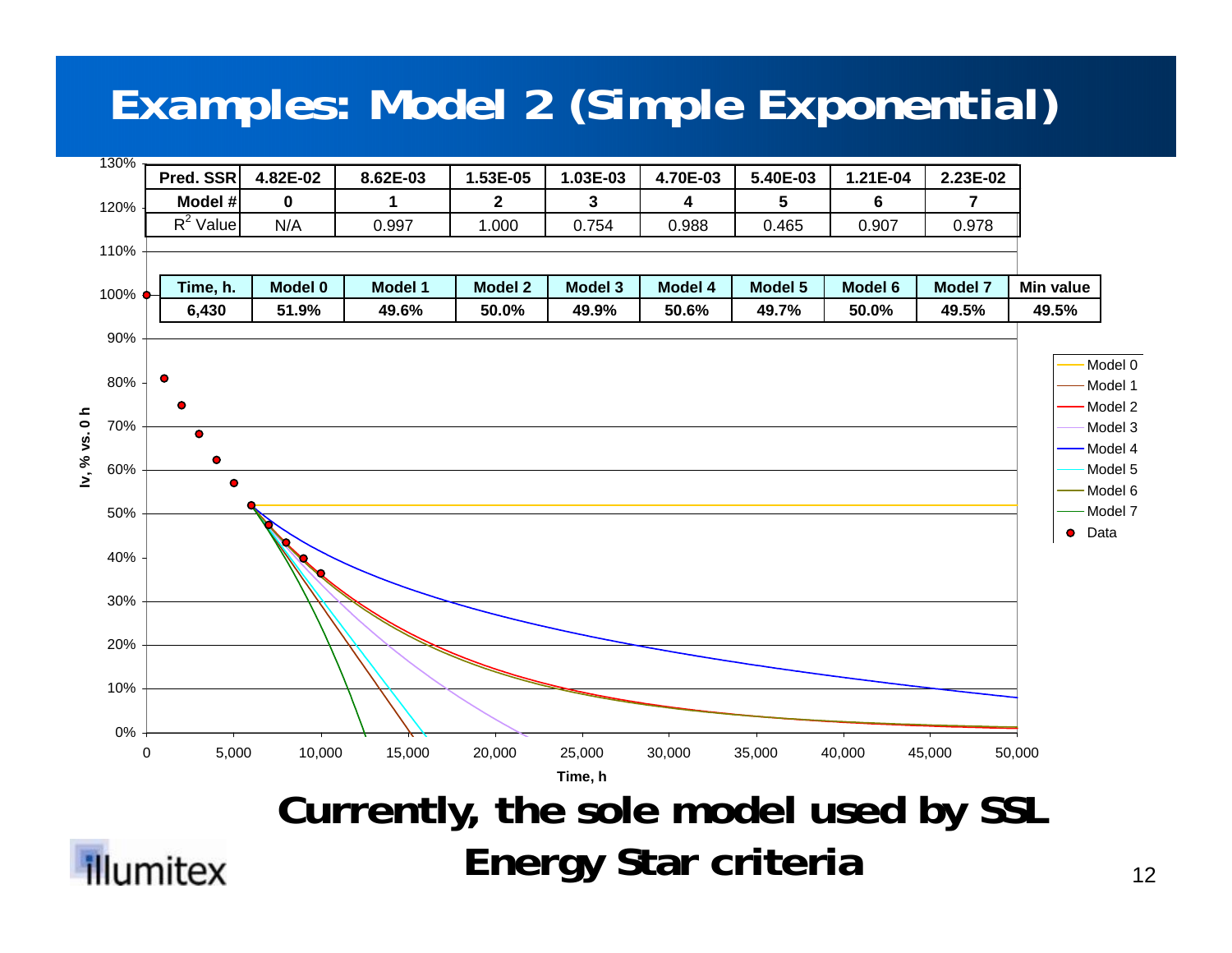# *Examples: Model 3 (Two Parameters)*

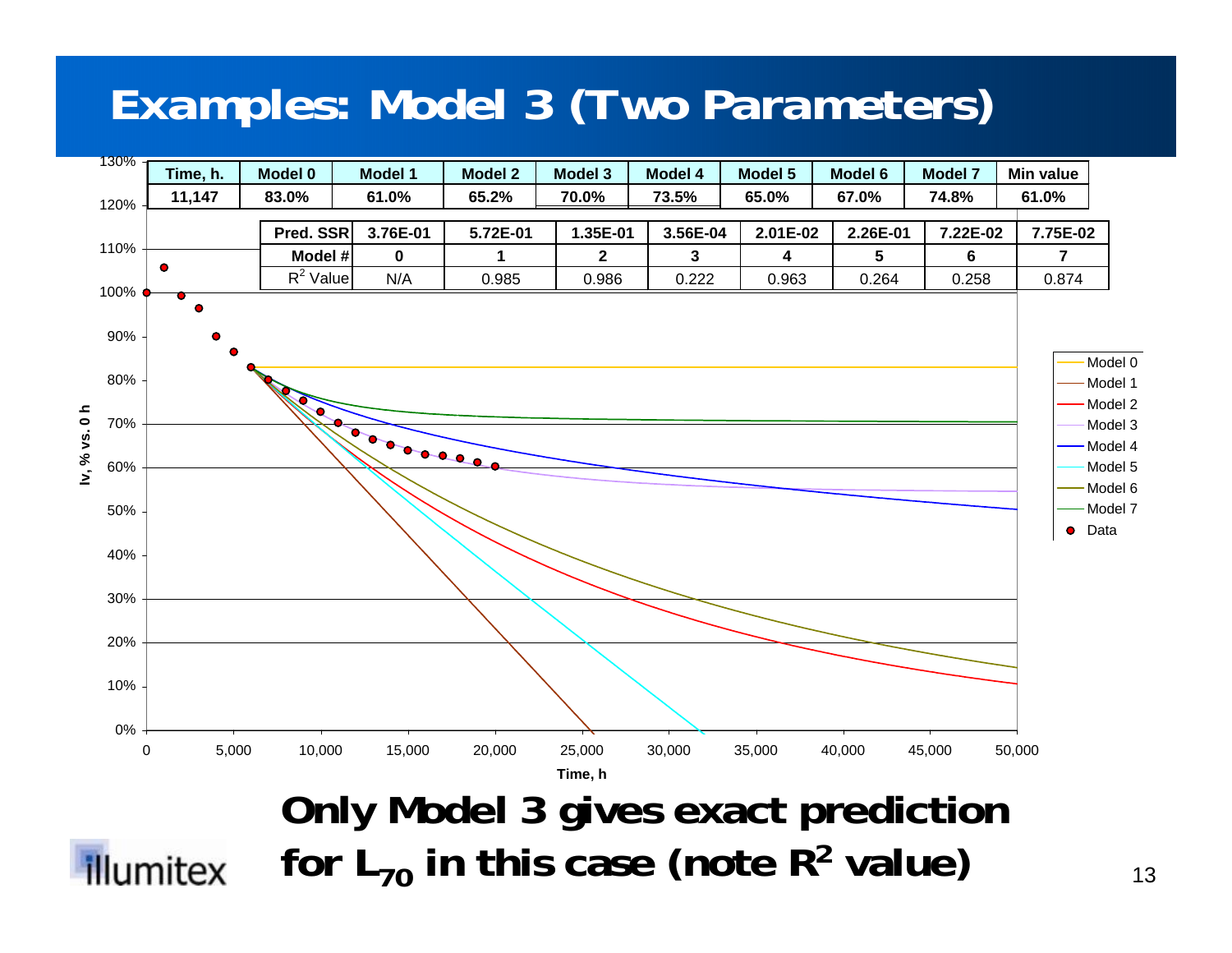#### *Examples: Model 3 – "Cliff Type LM Curve"*



**Models 3 and 7 are also capable of predicting accelerating lumen decay**

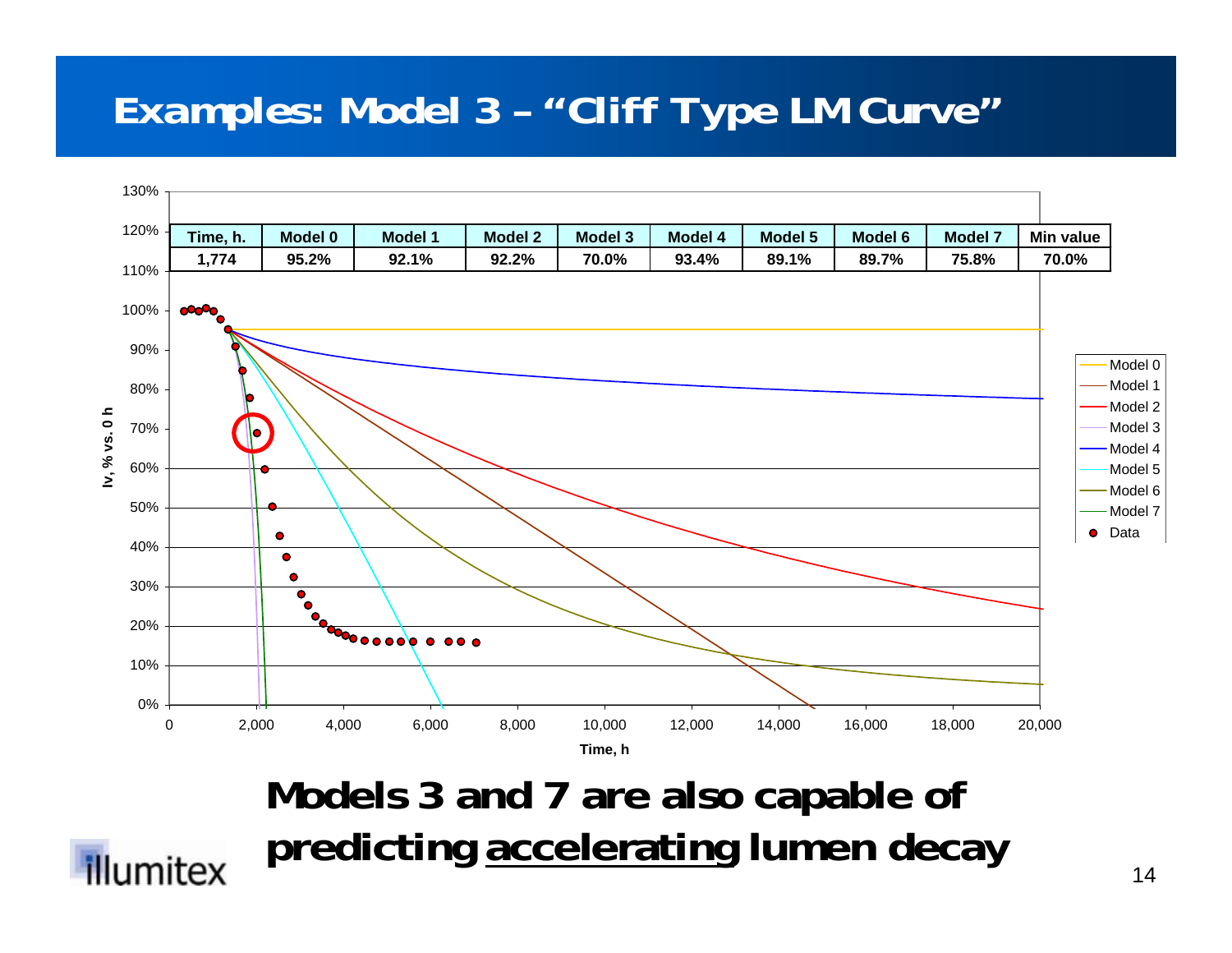#### *Examples: Model 4 (Simple Logarithmic)*



**Note higher R 2, SSR values for Models 1 and 2**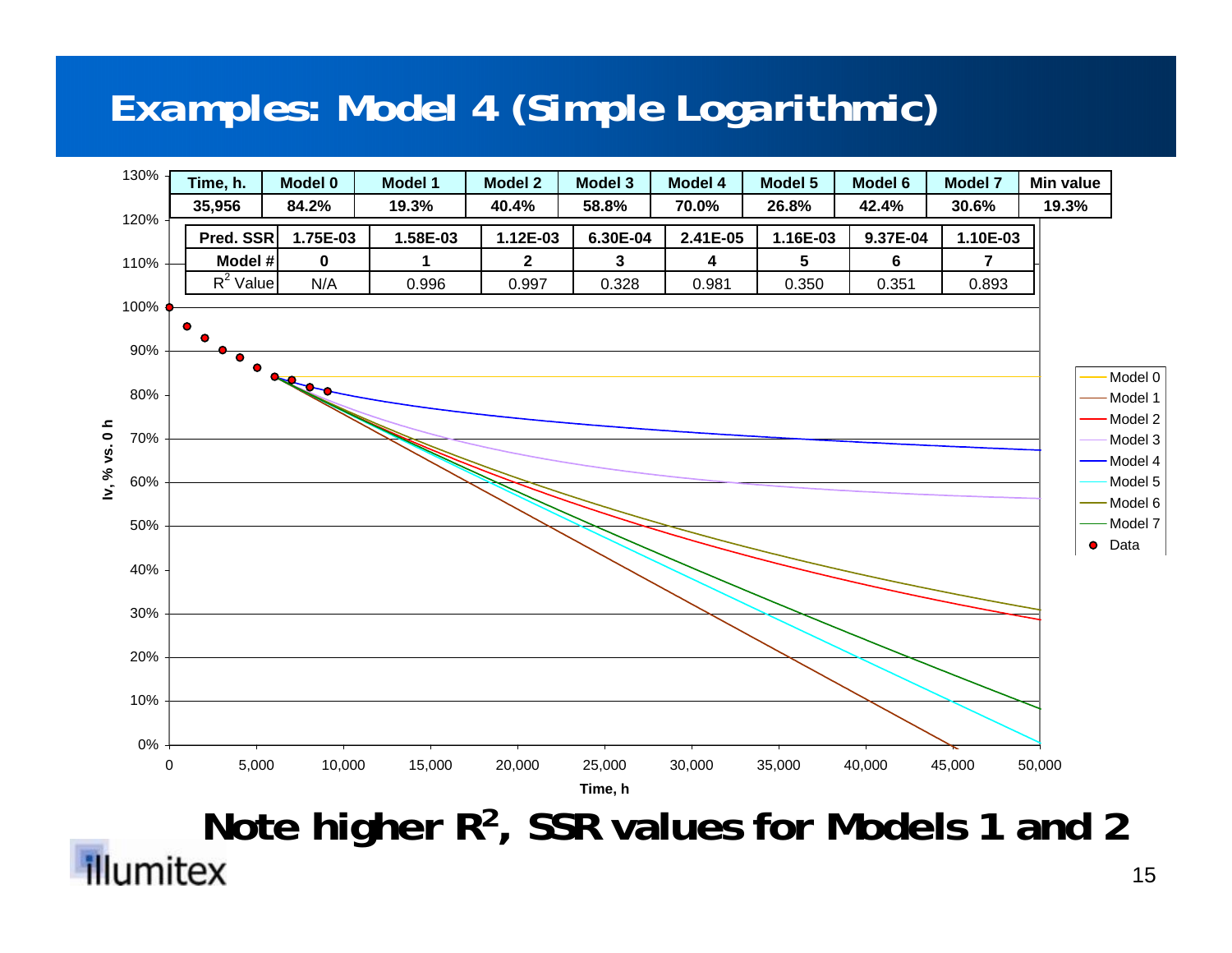#### *Examples: Model 5 (Two Parameters)*

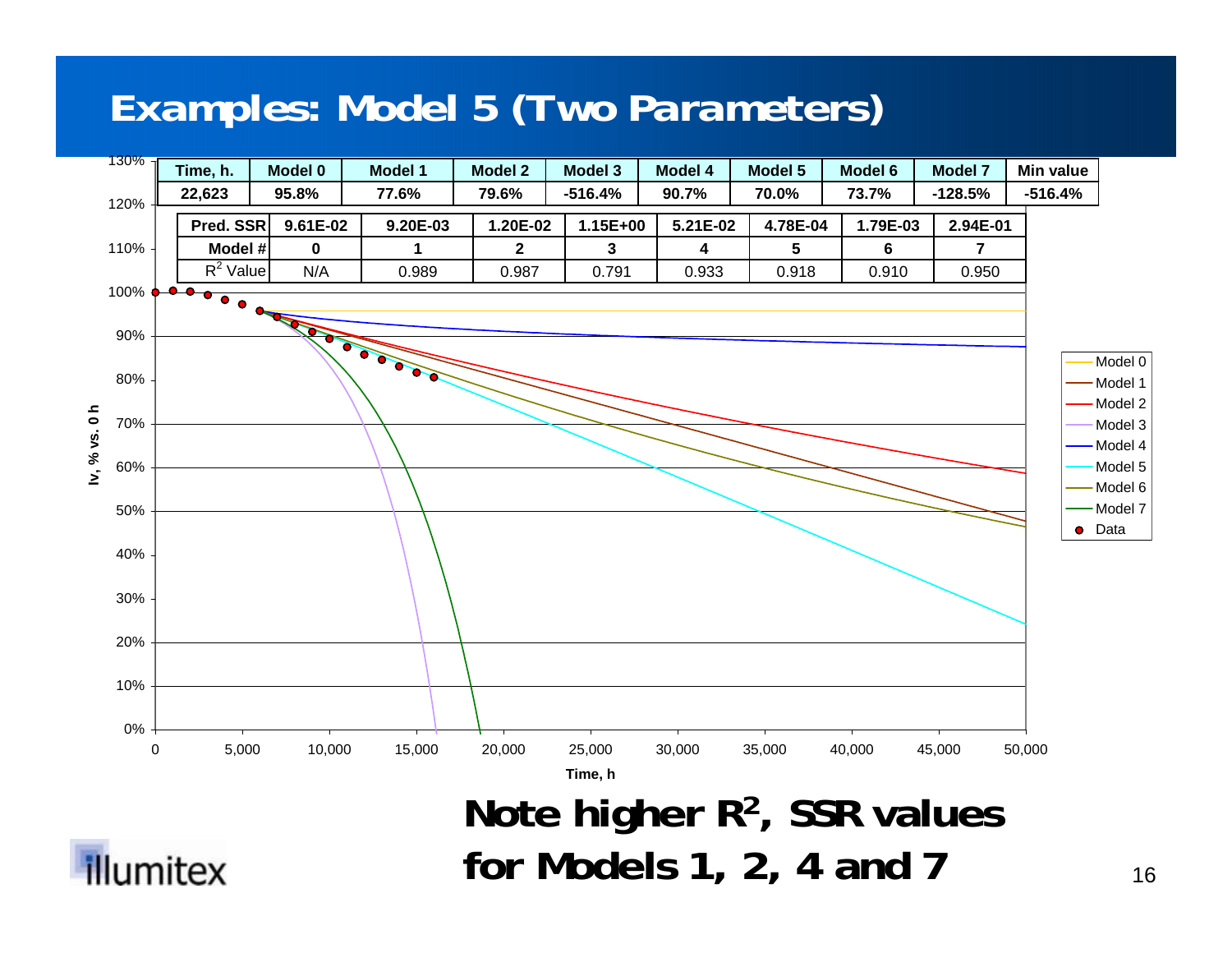#### *Examples: Model 6 (Two Parameters)*

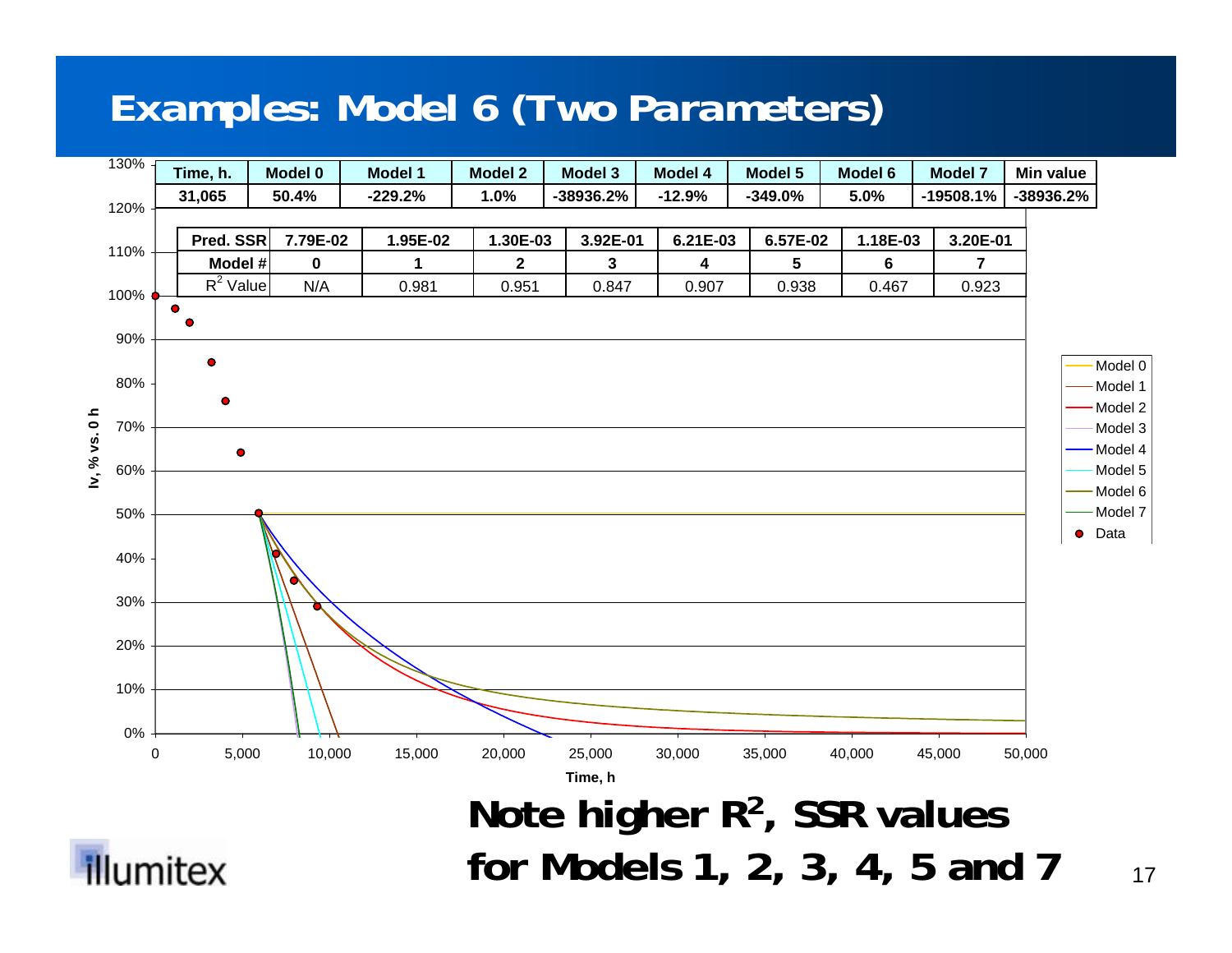#### *Examples: Model 7 (Three Parameters)*





18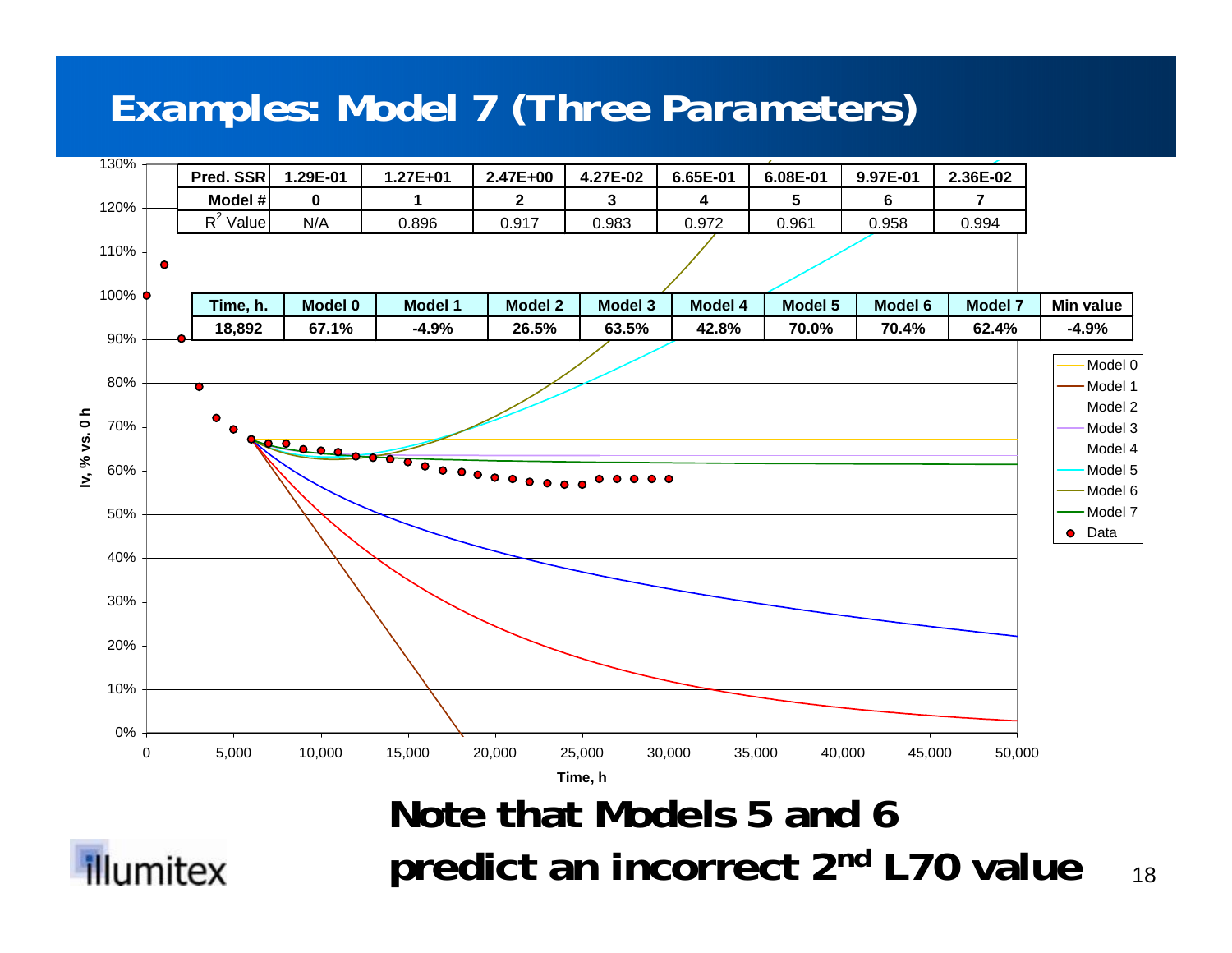#### *Additional Comments on Large L70 Projected Values*

**Problem:** No L70 prediction can be calculated for LEDs following Model 0 (and some others), based on data collected over the first 6000 hrs of testing only

**Implication:** The most reliable LEDs would (ironically) have to be tested for the longest times, in order for the data or the model projection to cross the  $\mathsf{L}_{70}$  line.

**Proposed Solution: Impose a time limit on any prediction, e.g. 6x the testing time interval (i.e. 36000 hrs for a 6000 hr test).**

> **Ti li it "t d t b t " L70 Time mit s on "too good o**  projections would protect the consumer

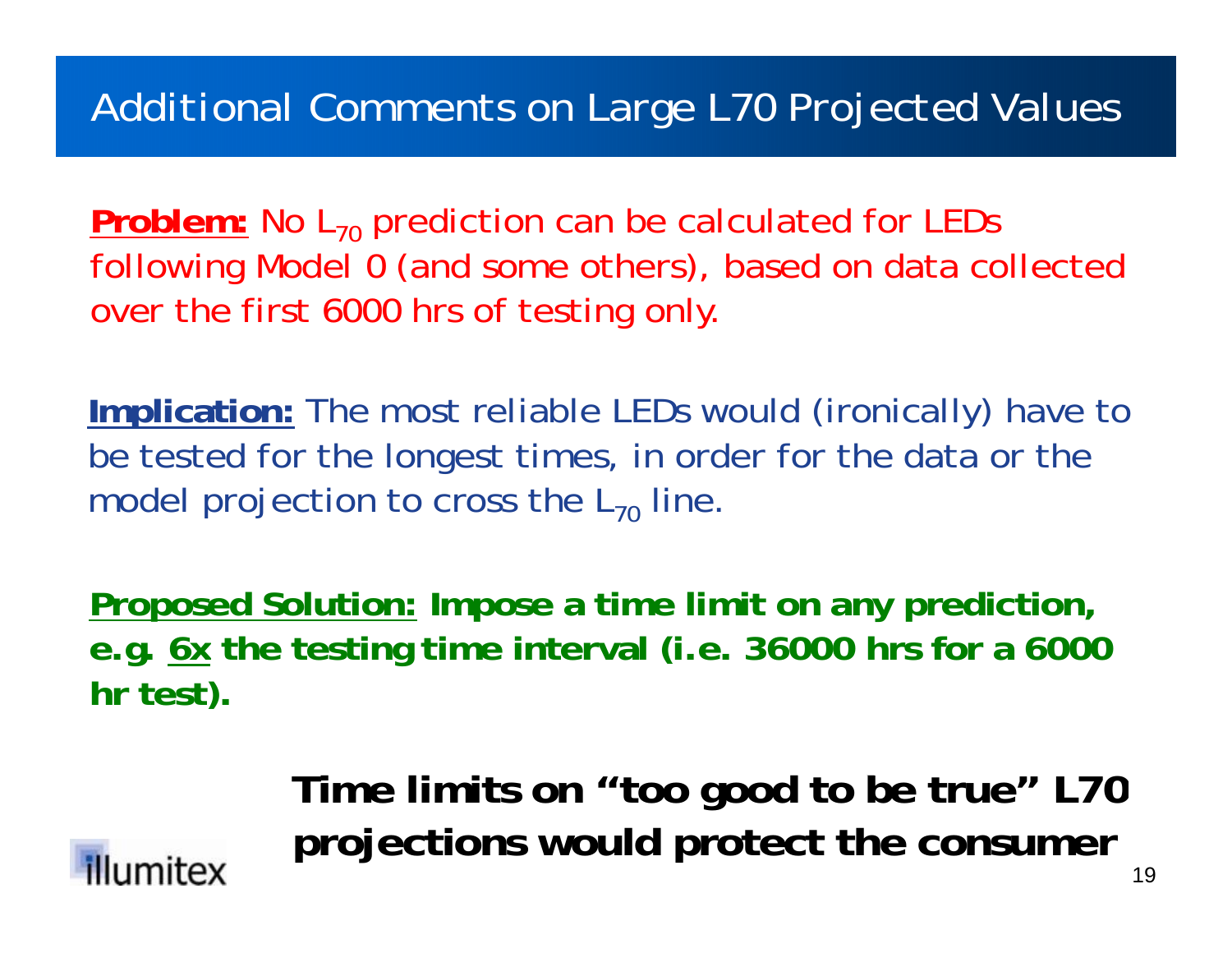#### *Example of Large L70 Projected Value*



**LM Projections by Various Models** 

**The projection by Model 4 is supported by the data out to 6x the test duration** 

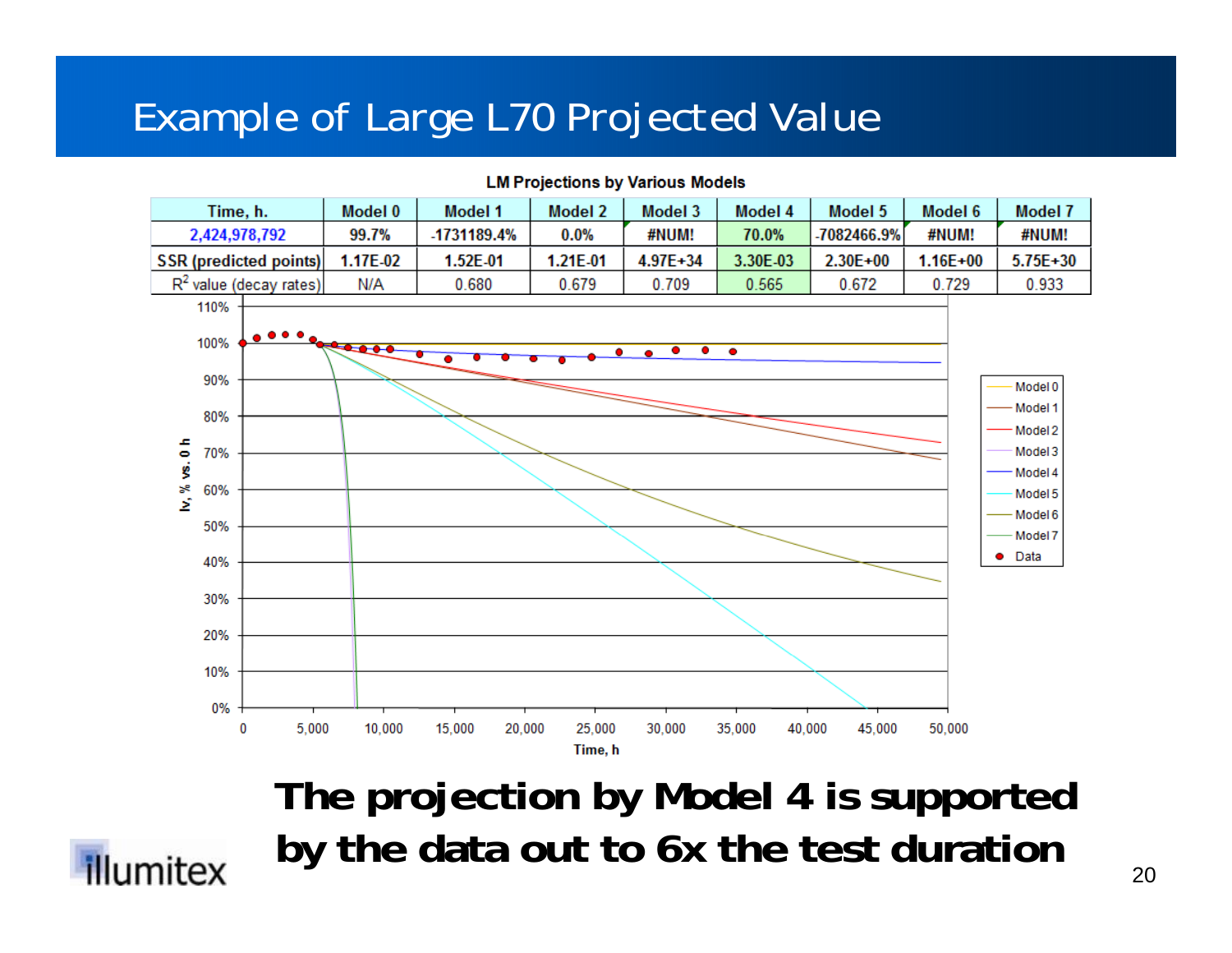# *Additional Comments on Accelerating Decay*

**Problem:** Although 4 of the proposed models (Models 3, 5, 6 and 7) are capable of "sensing" accelerating decay, they may miss it, if it were to manifest itself after 6000 hrs.

**Implication:** A L70 value much larger than the real one may be projected by an incompletely validated model.

**Proposed Solution: Recalculate L70 projection for any chosen model, by including newer data points (measured after 6000 hrs) at the expense of older ones .**

> **Any decrease in a L70 projection when recalculated on more data is a red flag**

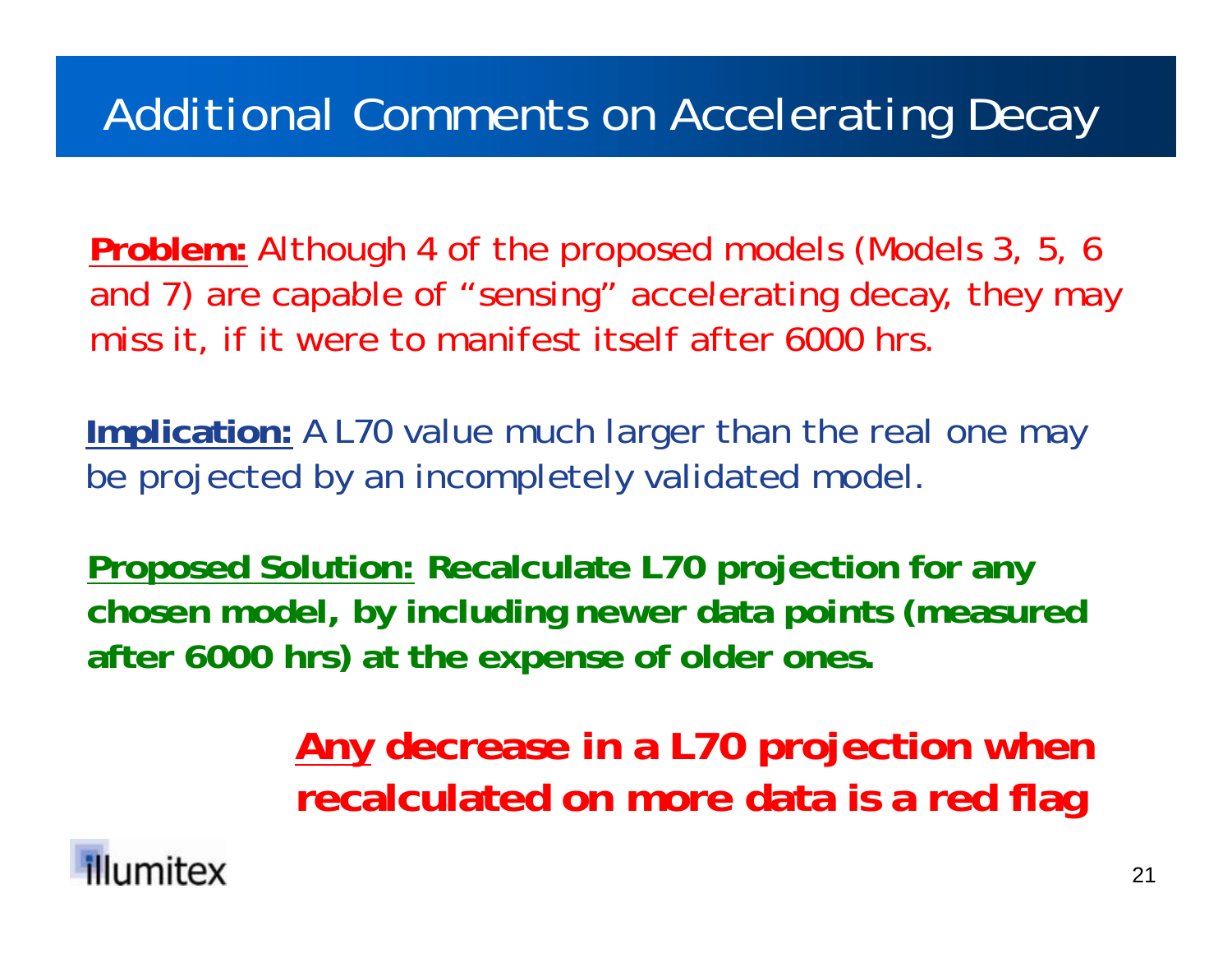#### *Worst Example of Accelerating Decay (1/3)*

**LM Projections by Various Models** 



**The decay acceleration is not detected by any model fit over the first 7000 hrs…**

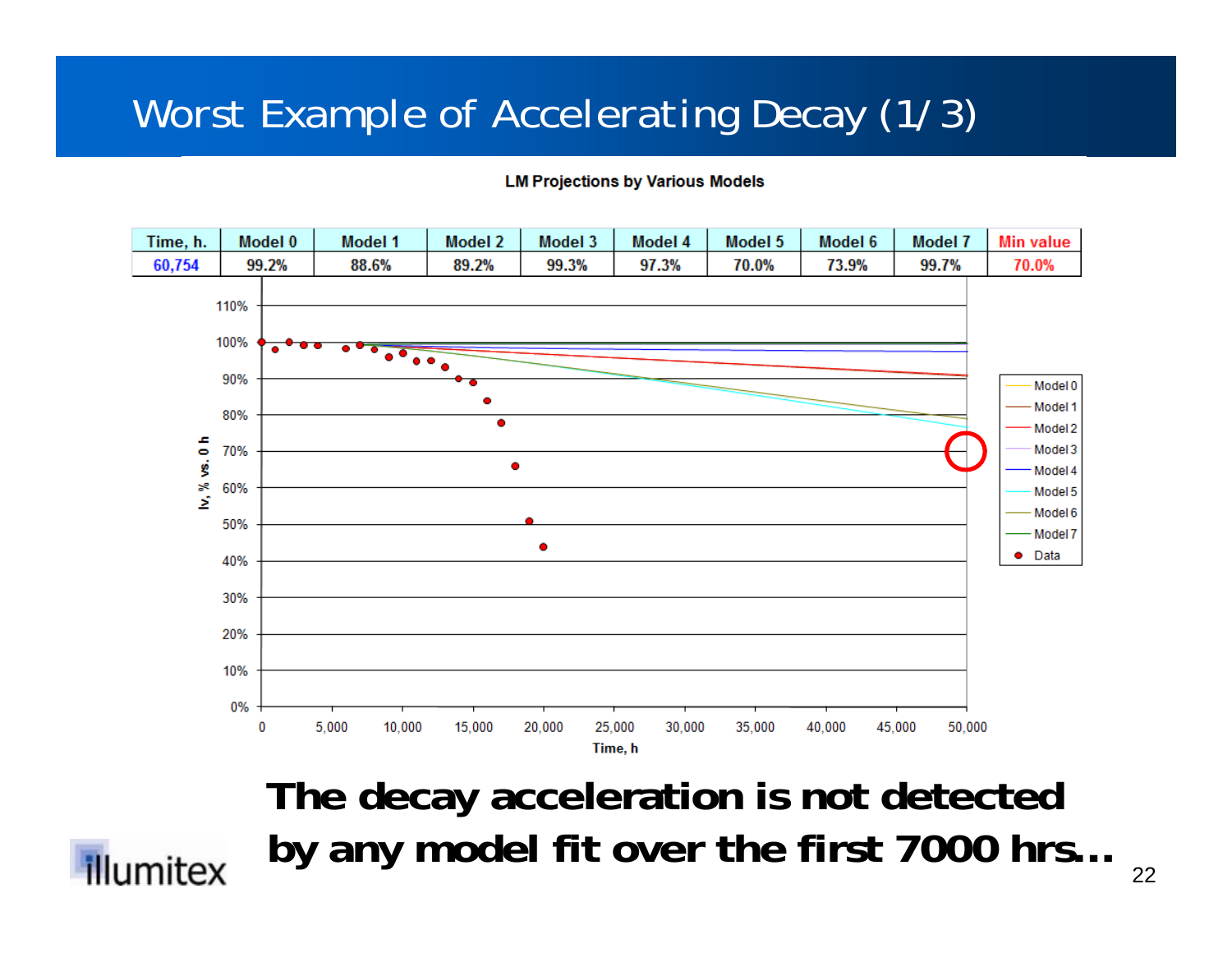#### *Worst Example of Accelerating Decay (2/3)*

**LM Projections by Various Models** 



**…but the lowest L70 projection keeps decreasing for later data points…** 

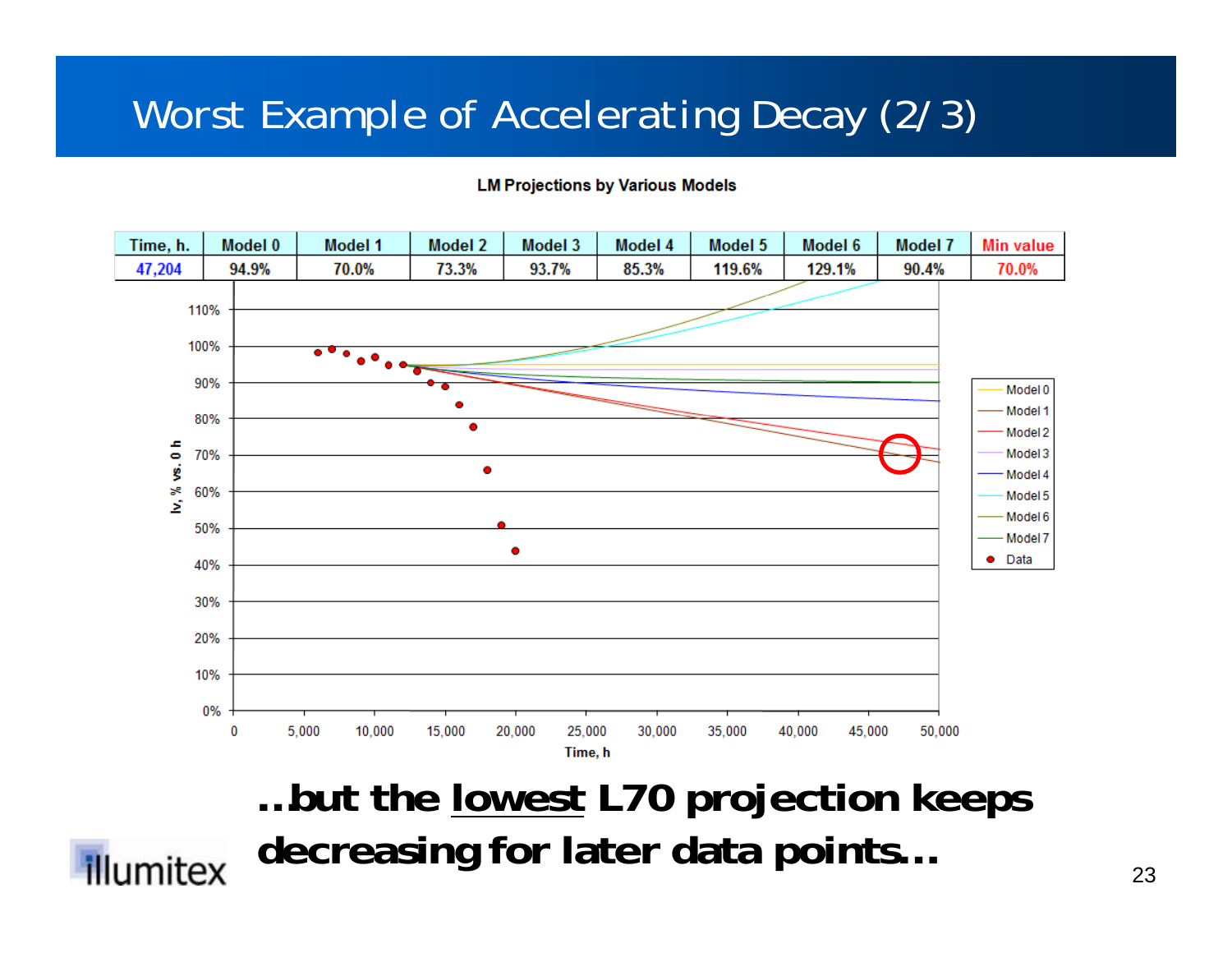#### *Worst Example of Accelerating Decay (3/3)*

#### **LM Projections by Various Models**



**…until Model 3 locks onto both the L70and the L50 values by 16000 hrs of testing**illumitex 24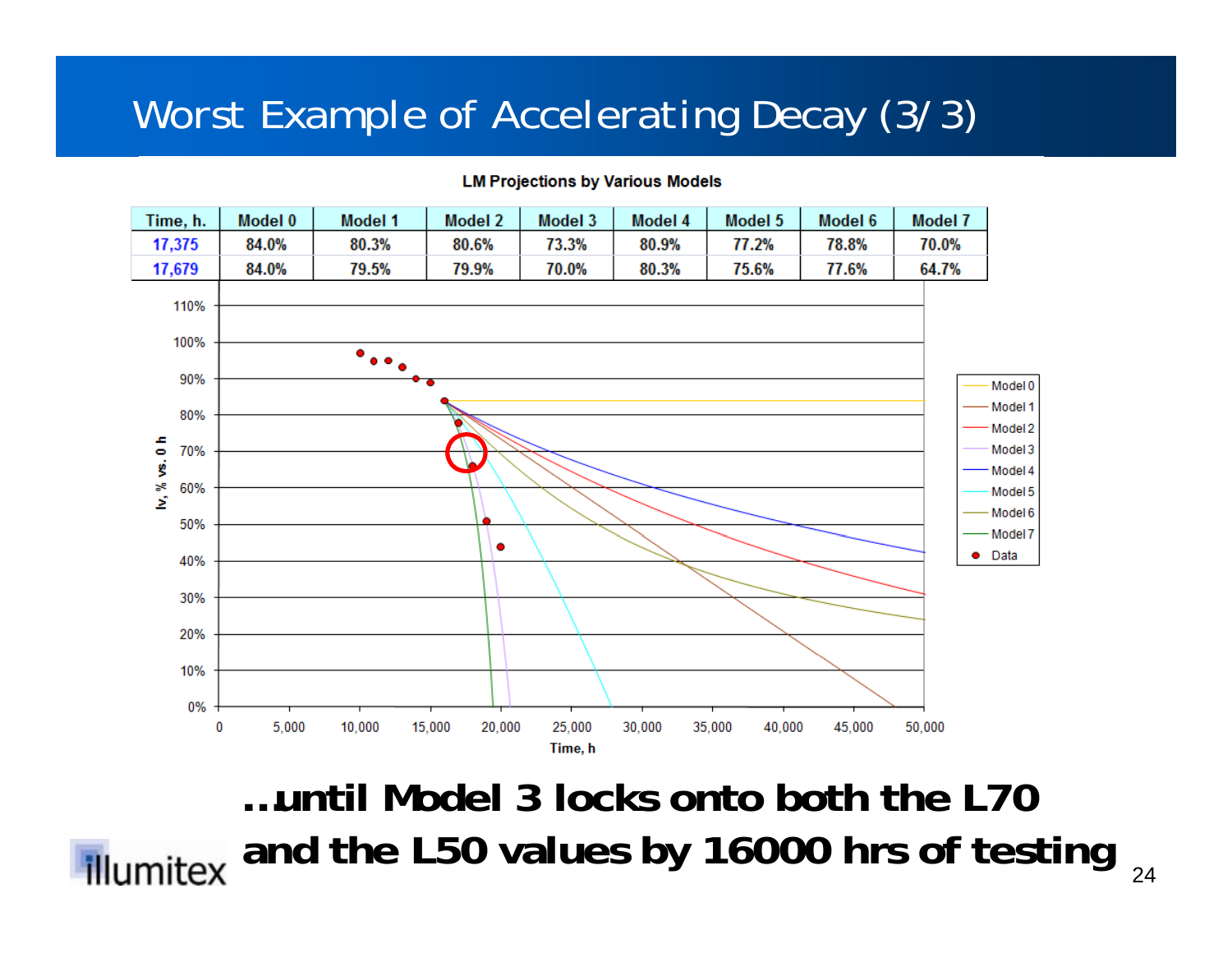#### *Additional Comments on Poor Fit of the Experimental Data by All Models*

**Problem:** It is conceivable that for some LEDs, the LM curve may not fit well any of the models previously presented, especially in the  $\mathsf{L}_{70}$  region.

**Implication:** No good life projections would be possible (at least, without extending the data collection further in time).

**Proposed Solution: Introduce new models into the set (e.g. by adding new terms, such as k <sup>4</sup>t, etc.).** *However, need to watch out for over -fitting the data .*

> **The proposed set of models may be expanded further as necessary**

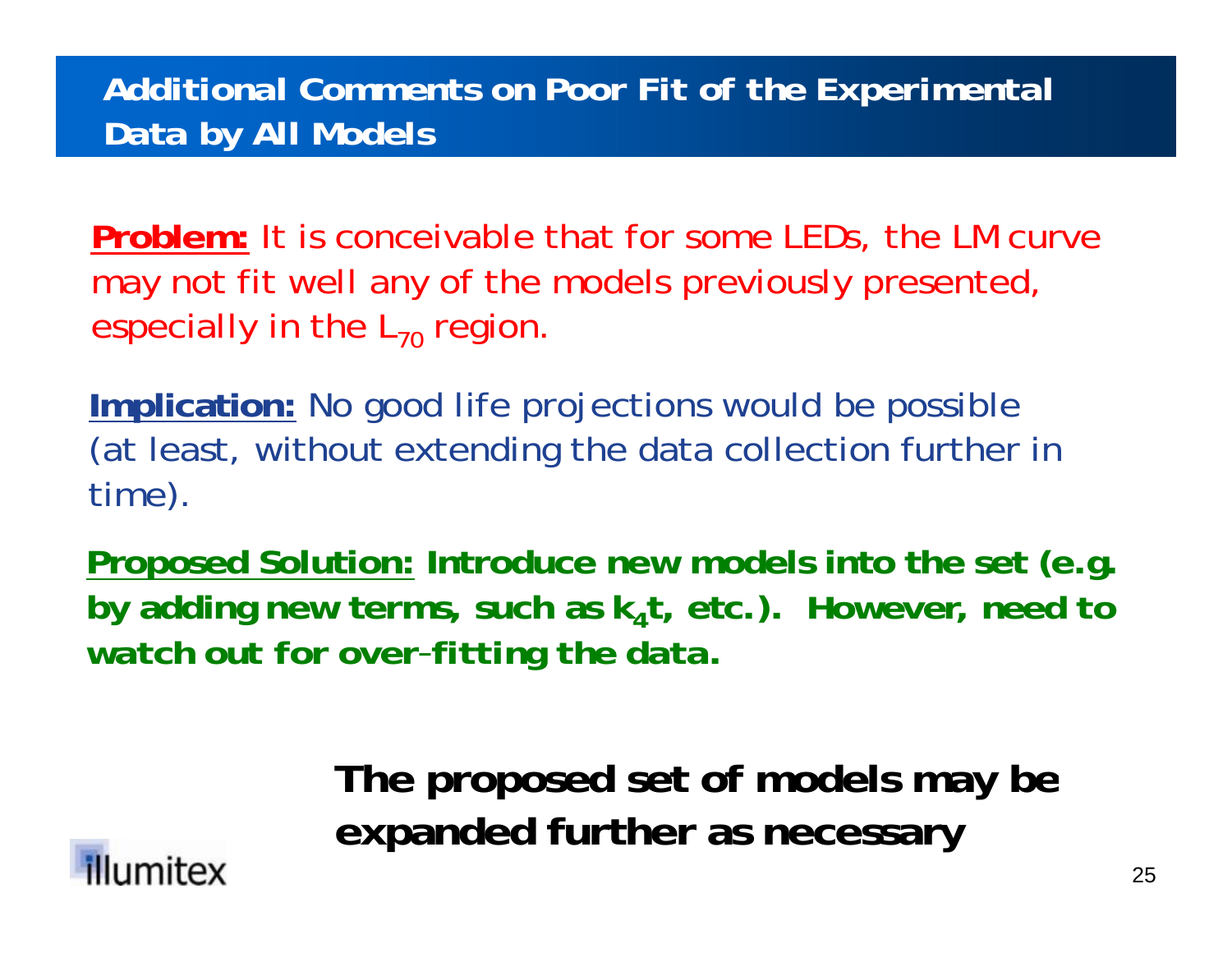

**- All 8 models proposed here are found in real LEDs.**

**- R2 values calculated from the 1st derivative (LM rate) fits are not trustable for down-selecting the best model for extrapolation.**

**- SSR on validation points after 6000 hrs is an appropriate criterion for the extrapolation models.**

**-A time limit (e.g. the 6 times rule) should be imposed on any L70 projection.** 

**- Extra care should be taken to detect accelerating lumen decay decay, especially if manifesting after 6000 hrs.**

**Additional terms & models may be introduced as needed - .**

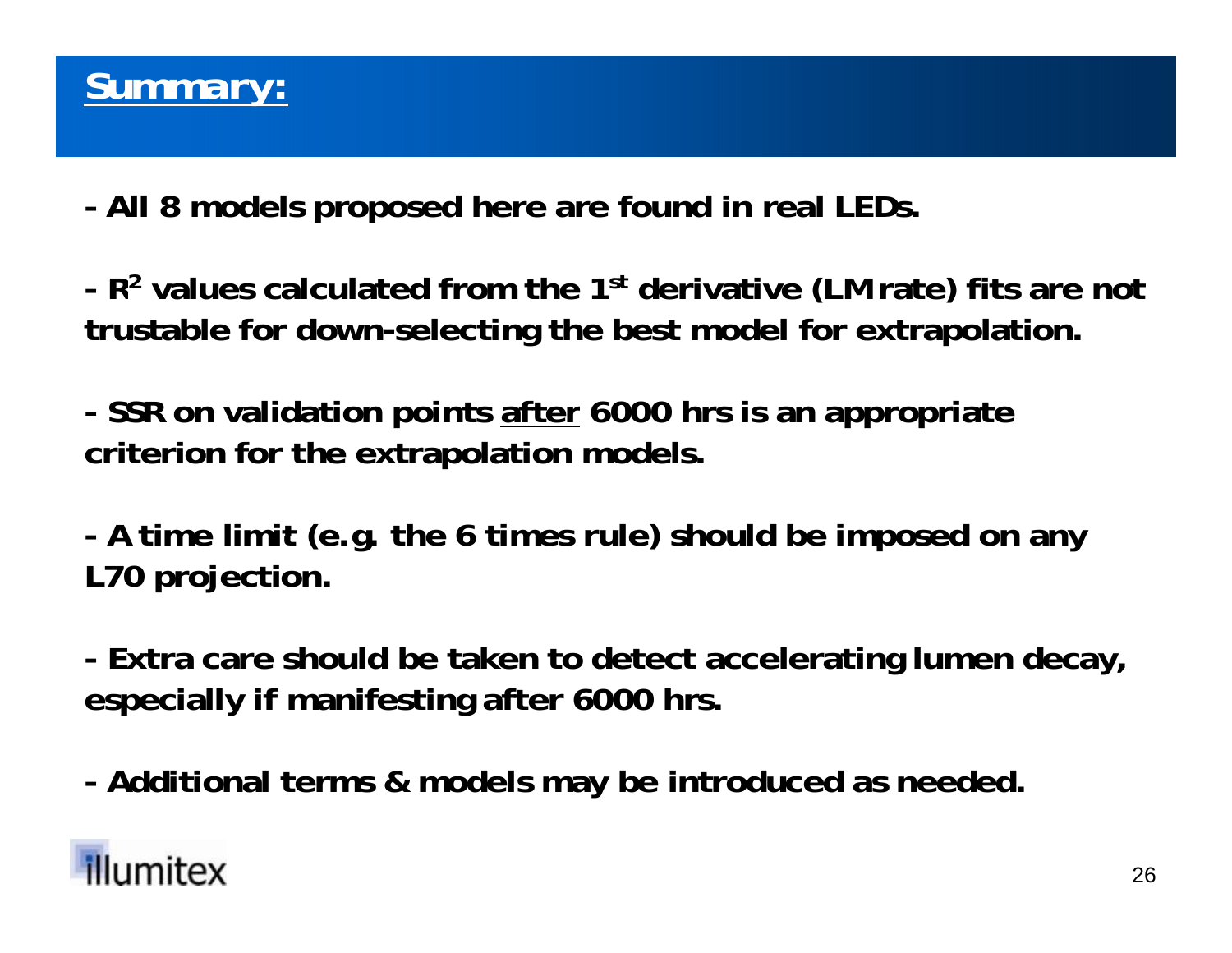**- Determine safeguard for un-validated projections based on no more than 6000 hrs of testing (using the lowest L<sub>70</sub> prediction among all models proposed)**

**- Determine number of minimum validation points for SSR calculation (4 proposed, i.e. minimum 10000 hrs of testing)**

**- Determine experimental noise budget for SSR in an acceptable model (10-4 per validation point proposed)**

**- Determine procedure for uncertainty interval calculation (Weibull analysis proposed)**